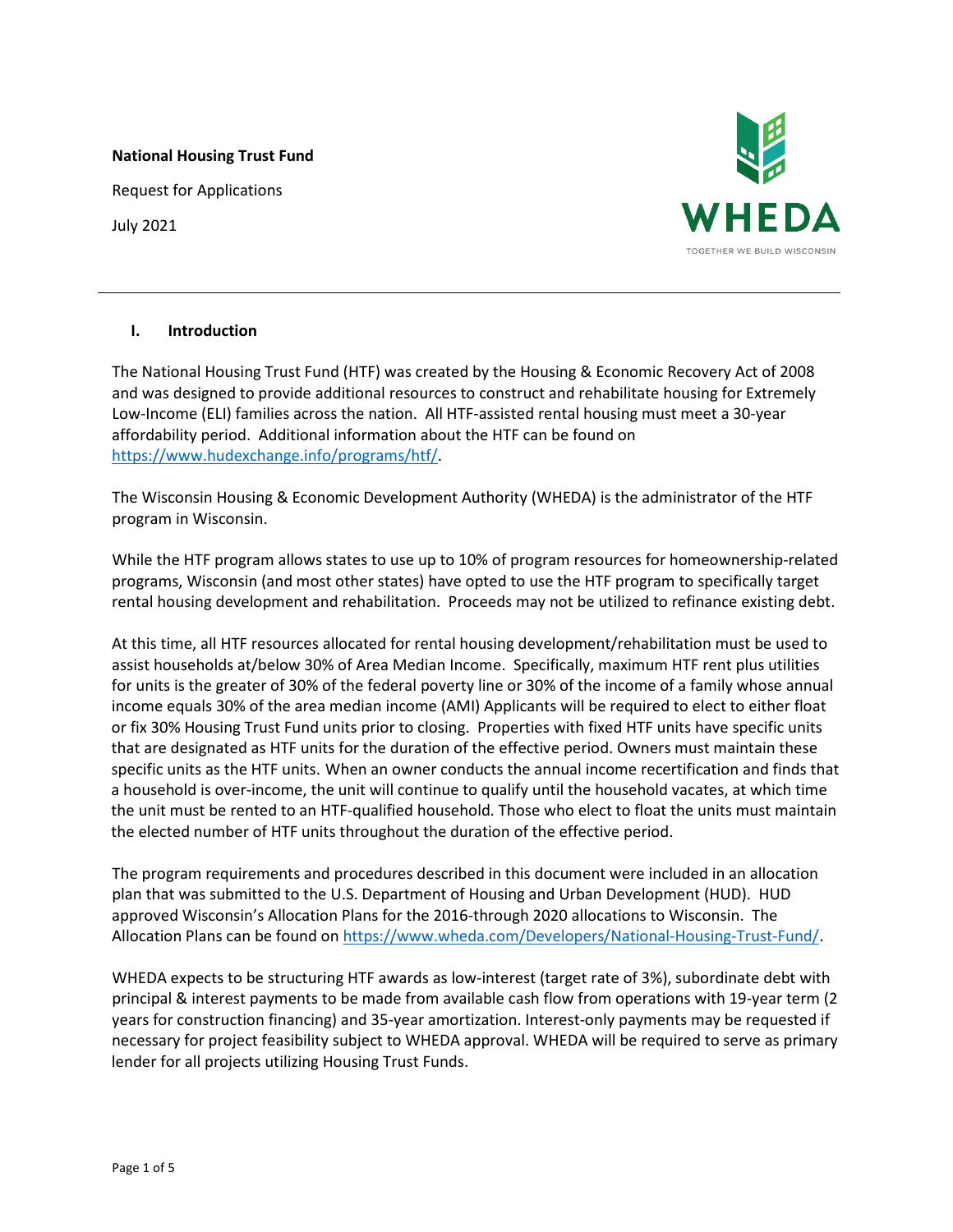# **II. July 2021 Competitive Housing Trust Fund Cycle**

At this time, WHEDA is requesting applications for approximately \$3 million of HTF for projects applying for 9% credits in the 2021 Innovative Housing Set-Aside (IHSA). Funds will be awarded only to projects that receive a successful award of IHSA credits. WHEDA reserves the right to determine if the project will be able to close prior to deadlines outlined below. The maximum amount of HTF will be \$1,500,000 per application. There is not a minimum amount for a HTF request. The timeline of the program requirements will be as follows:

| <b>HTF</b><br>Award<br>Year | <b>Amount Available</b> | <b>Eligible Projects</b>                                     | <b>HTF Funds</b><br><b>Closed Prior</b><br>$To^*$ : | <b>HTF Funds Expended</b><br><b>Prior To:</b> |
|-----------------------------|-------------------------|--------------------------------------------------------------|-----------------------------------------------------|-----------------------------------------------|
| 2020                        | \$3,000,000             | 2021 9% Innovative<br><b>Housing Set-Aside</b><br>Applicants | 3/15/2023                                           | 3/15/2026                                     |

\*If WHEDA determines that all necessary funding sources for the property are not likely to be committed prior to the dates listed, an HTF award may not be made.

# **III. Threshold Requirements**

The following items are threshold requirements for all HTF applications, and are described in more detail within the HTF Threshold Criteria Attachment.

- a) Applicant & Project Eligibility
- b) Applicant's Ability to Obligate HTF Resources.
- c) Applicant's Ability to Undertake Eligible Activities in a Timely Manner
- d) Financial Necessity of Subsidy

WHEDA will require evidence that the HTF proceeds are required for the proposed property's financial feasibility. The feasibility review will also include a review of the proposed income, operating expenses and structuring of capital sources. Applications that are determined to be financially infeasible will not receive an HTF award.

All units designated as Housing Trust Fund units will be subject to a 30-year Land Use Restriction Agreement (LURA).

WHEDA will allow a three-day cure period for threshold only requirements needing further clarification after the initial review has been completed. There will be no cure period for scoring criteria.

For further threshold information, please refer to the Threshold Checklist.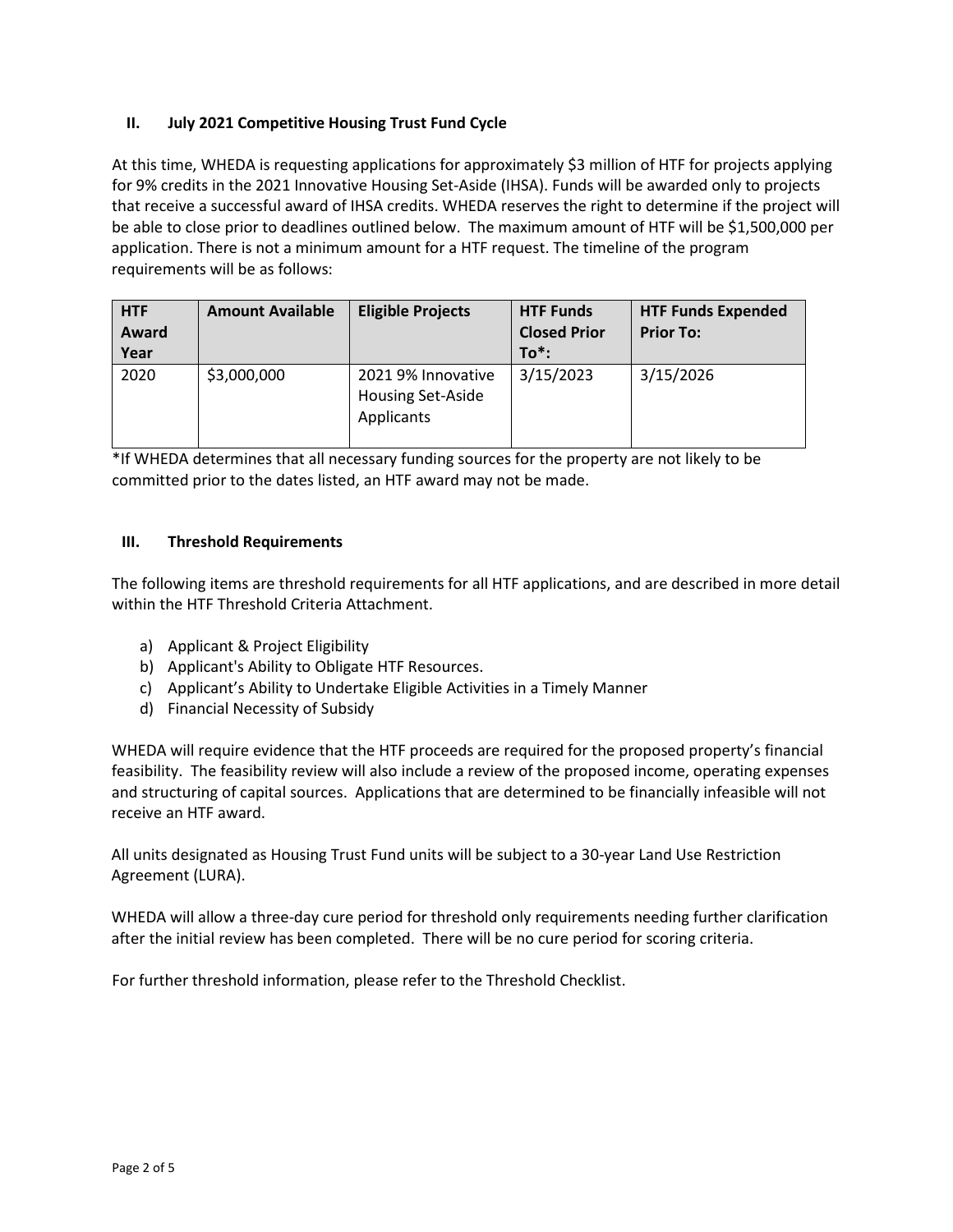# **III. Scoring Criteria**

All applications must score a minimum of 25 points in the scoring categories described below.

The following scoring criteria will be used to evaluate all applications passing the threshold requirements noted above. HTF awards will be based on the applications with the highest score within the IHSA 9% competition. HTF Scores will not be taken into account in the IHSA tax credit application review. The scoring criteria are explained in more detail within the HTF Scoring Items attachment available on https://www.wheda.com/Developers/National-Housing-Trust-Fund/.

- a) Geographic Diversity (5 points)
- b) Use of Rental assistance (up to 25 points)
- c) Priority housing needs (20 points)
- d) Leveraging use of non-federal funding sources (up to 25 points)
- e) Proportion of units designated as HTF units (up to 25 points)

# **Tie Breakers:**

If two or more proposals have an equal number of points, the following will be used to determine selection:

1. First tie breaker: Priority will be given to the project with the greater number of units set aside at 30% county median income (CMI); if a tie still remains.

2. Second tie breaker: Priority will be given to a project located in any city, township or Tribal Reservation that has not received tax credits in the last two years.

# **IV. Recipient Application Requirements**

WHEDA will require that all applications include a description of the eligible activities to be conducted with the HTF funds as required in 24 CFR 93.200, and a certification that the housing assisted with HTF funds will comply with all HTF requirements.

WHEDA will complete a background check on any individual with ownership of 20% or more within the managing member/general partner. Individuals with active files on the Wisconsin Department of Revenue's List of Delinquent Taxpayers, or unexpired liens on the Wisconsin Child Support Lien Docket will not be eligible for an HTF award.

# **V. Maximum per-unit subsidy limit for housing assisted with HTF**

For the 2021 IHSA HTF Cycle, WHEDA will establish a maximum subsidy of \$100,000 of HTF per HTF unit created.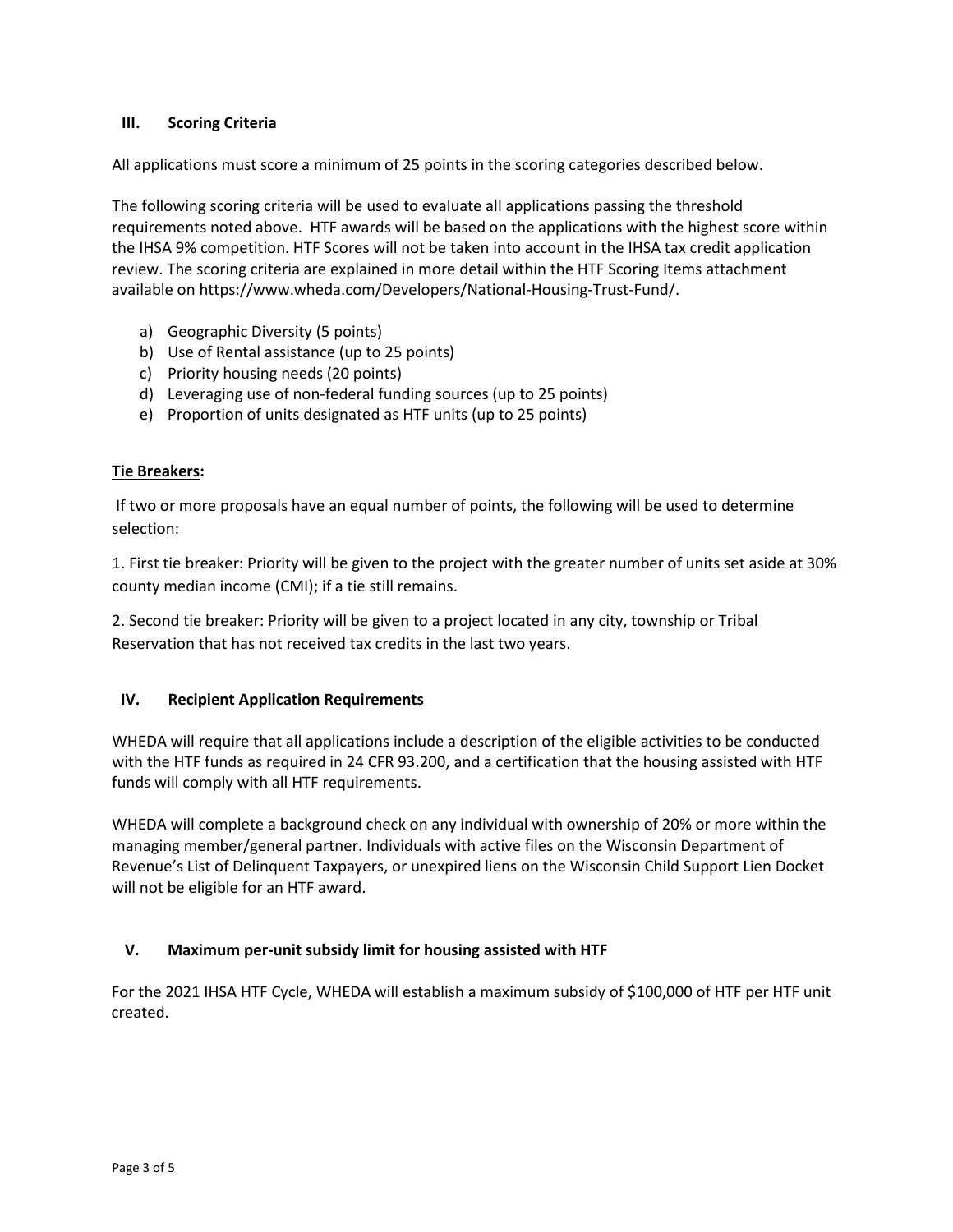## **VI. Housing Trust Fund Rent Limits**

Units assisted with the National Housing Trust Fund program must adhere to rent limits as designated by HUD. 2021 rent limits can be found at this link: [https://www.huduser.gov/portal/datasets/home](https://www.huduser.gov/portal/datasets/home-datasets/files/HTF_RentLimits_State_WI_2021.pdf)[datasets/files/HTF\\_RentLimits\\_State\\_WI\\_2021.pdf](https://www.huduser.gov/portal/datasets/home-datasets/files/HTF_RentLimits_State_WI_2021.pdf)

## **VII. Compliance Requirements for the use of HTF proceeds**

Please refer to the HTF Application Certification document available at: <https://www.wheda.com/Developers/National-Housing-Trust-Fund>

There are several compliance certifications that must be completed, including:

- Application Certification
- Compliance Certification
- Certificate of Eligible Activities
- Property Standards Certification New Construction or Rehabilitation
	- $\circ$  A Capital Needs Assessment must be submitted in accordance with all requirements outlined in the certification
	- $\circ$  Include a certification signed by both the applicant and the development's architect confirming that the items above will be included in the development.

It is very important applicants review these certifications thoroughly – all conditions outlined thereof must be adhered. Under certain circumstances, the certifications will outline additional documentation that must be submitted with a Housing Trust Fund application.

#### **IX. Eligible Uses of HTF Proceeds**

Eligible uses of HTF proceeds include:

- 1. Real property acquisition
- 2. Site improvements and development hard costs
- 3. Related soft costs
- 4. Demolition
- 5. Financing costs
- 6. Relocation assistance

Include a certification signed by the applicant confirming the eligible activities to be conducted with the HT funds.

#### **X. Cost Certification**

At the completion of the construction or rehabilitation, the applicant will be required to complete a third-party cost certification, which will provide evidence of the costs incurred in completion of the property. This cost certification will be used to confirm compliance with the HTF's current requirement that all HTF resources be used to assist households at or below 30% of Area Median Income